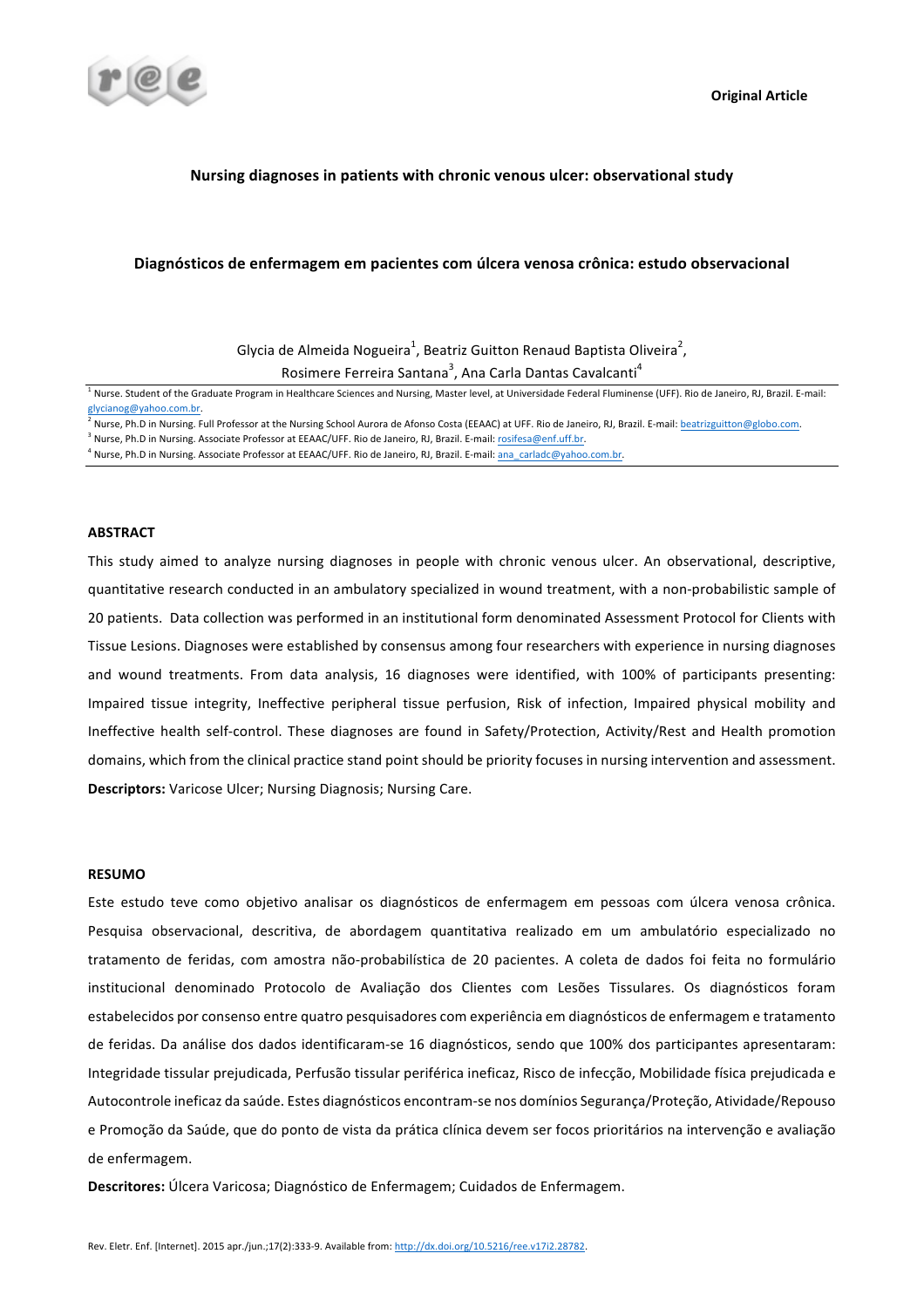### **INTRODUCTION**

Venous ulcers constitute a serious public health issue, responsible for a considerable economic impact to health systems and determinant for suffering and social isolation, as well as, causing absence at work and unemployment $(1-3)$ .

Prevalence of venous ulcers vary within studies, due to heterogeneity of diagnose methods and epidemiological characteristics of samples. In Brazil, the prevalence of active and/or cured venous ulcers are described as almost 3,6% in individuals older than 15 years, increasing among older people<sup>(4)</sup>.

Venous ulcer represents the most advanced stage of chronic venous insufficiency that is associated with dysfunction of the muscle pump from the calf and, consequently, venous hypertension. This muscle pump is the primary mechanism for blood return on inferior limbs to the heart, formed by calf muscles, deep venous system, superficial venous system and piercing/communicating veins system $<sup>(4)</sup>$ .</sup>

One of the nursing objectives when caring for patients with leg ulcers is to systematize healthcare, upbringing diagnoses to plan interventions and assess the quality of the provided care<sup>(5)</sup>.

The application of nursing diagnoses from NANDA-I allow identification of problems from patients aiming reestablishment and health promotion<sup>(6)</sup>. Thus, they are fundamental for an organized practical care, once from them, nursing care are planned and conducted and will determine results of health improvement in patients. The assessment of these results gives visibility and corroborates with the nursing team relevance in healthcare. 

In Brazil, there are few studies of nursing diagnoses in wound patients, and, even those published, they are about specific diagnoses, as Impaired skin integrity, Impaired tissue integrity and Risk of impaired skin integrity<sup>( $7-9$ )</sup>. That is, diagnoses are not identified from care integrity, addressing other care needs that those patients can have, besides those related to their skin.

Only one study was found in this sense, but it is restricted to females $(10)$ . Thus, it is fundamental to produce knowledge referring to nursing diagnoses in patients with chronic wounds.

Therefore, the aim of the study was to analyze nursing diagnoses in people with chronic venous ulcer.

## **METHODS**

This is an observational, descriptive, study with quantitative approach, conducted in an ambulatory specialized in wound treatment of a university hospital.

The sample was non-probabilistic, established according to the flux from the ambulatory service, between the months of July and August of 2012, composed by 20 patients with venous wounds. Inclusion criteria were: presence of venous ulcer; age above 18 years and attendance to five or more nursing consultations in the ambulatory. Exclusion criteria were considered: patients with psychiatric disorder and pregnant patients.

The data collection instrument, denominated Assessment Protocol for Clients with Tissue Lesions, is institutionalized and constituted by three parts: patient identification (sociodemographic data), clinical and specific lesion exam. This form was analyzed, regarding appearance and content, by three specialist assessors (nurses with care experience for patients with wounds and in nursing diagnoses) who suggested the inclusion of temperature assessments around the lesion and capillary perfusion, needed for a more accurate clinical judgement.

After instrument adequacy, data from anamnesis, the researcher collected data during nursing consultations and delivered it to specialists to conduct the nursing diagnosis, in a separated instrument.

Data collected with the research instrument were organized in spreadsheets on Microsoft Excel 2007 software and SPSS version 13.0, to assess the distribution of nursing diagnoses (simple frequency and percentages), presented in a table. Diagnoses obtaining 50% of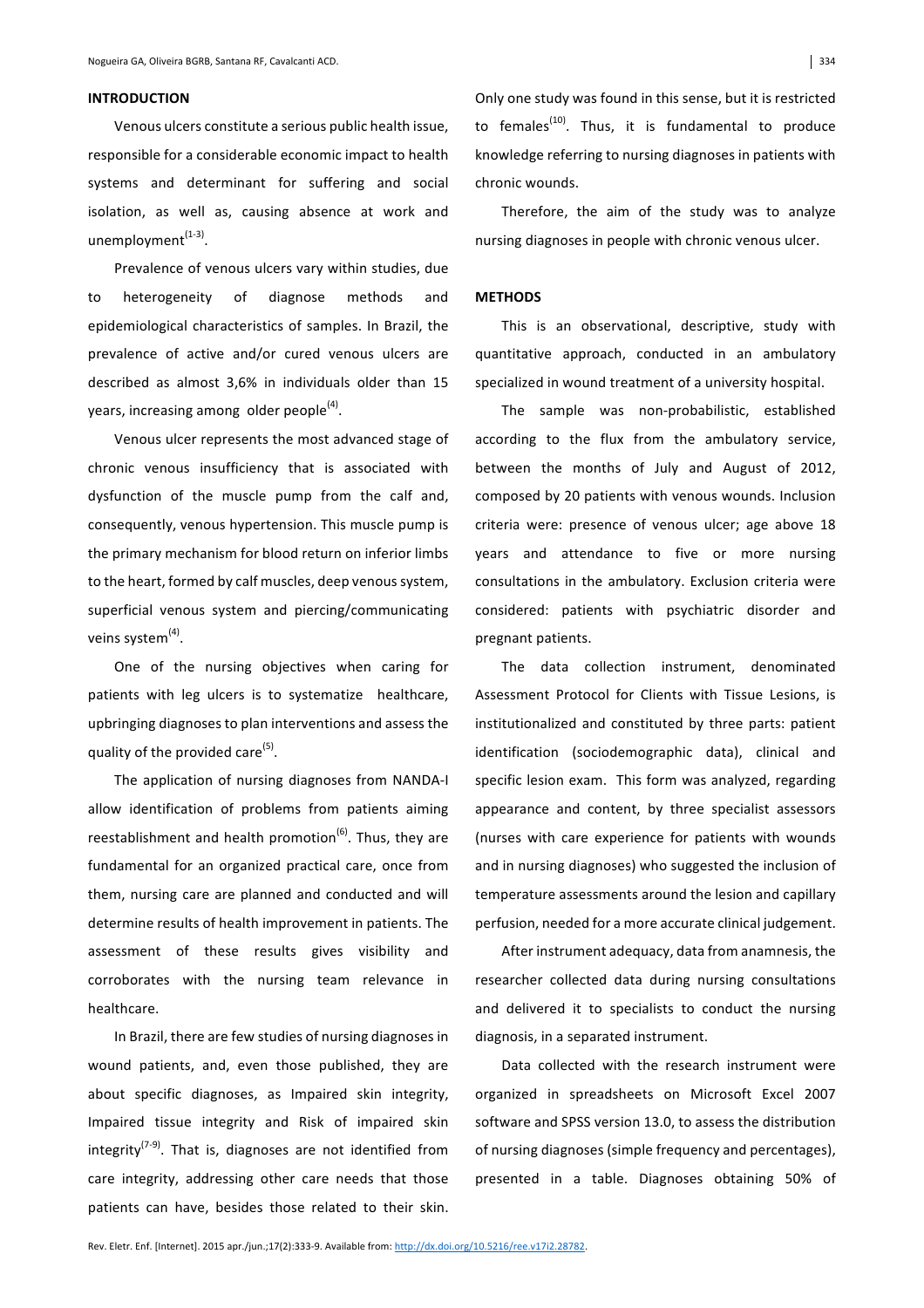agreement between specialists were considered for analysis. 

This study was approved by the Ethics in Research Committee from Medical Faculty from the University Hospital Antônio Pedro under nº 293/09, meeting the precepts of the Resolution n° 466/12 from National Health Council.

### **RESULTS**

From 20 patients participating in the study, most of them were female (80%), between 50 and 69 years old (75%), with incomplete middle school (60%) and had their retirement as main source of income (75%).

Regarding risk factors, most prevalent were: varicose veins (75%), family history of venous disease (45%), long periods standing up or sitting (40%), deep venous thrombosis (35%) and previous venous surgery (25%).

Among base diseases found, the most evident ones were: chronic venous insufficiency (100%), systemic arterial hypertension (65%) and diabetes Mellitus (30%).

On Table 1, 16 nursing diagnoses found on patients with venous ulcer are presented, following the NANDA-I classification, pooled in accordance with the eight domains that they belong to.

| <b>Domains</b>          | <b>Nursing Diagnoses</b>                   | N  | %   |
|-------------------------|--------------------------------------------|----|-----|
| Health promotion        | Inefficient health self-control            | 20 | 100 |
| Nutrition               | Excessive liquid volume                    | 19 | 95  |
|                         | Poor liquid volume risk                    | 14 | 70  |
|                         | More than body needed unbalanced nutrition | 14 | 70  |
|                         | Unstable risk of glycaemia                 | 6  | 30  |
|                         | Less than body needed unbalanced nutrition | 1  | 5   |
| Activity/Rest           | Impaired physical mobility                 | 20 | 100 |
|                         | Inefficient peripheral tissue perfusion    | 20 | 100 |
|                         | Impaired sleep pattern                     | 6  | 30  |
|                         | Deficit on self-care for bathing           | 1  | 5   |
| Self-perception         | Body image disorder                        | 15 | 75  |
| Roles/Relationships     | Impaired social interaction                | 4  | 20  |
| Coping/Stress tolerance | Anxiety                                    | 13 | 65  |
| Safety/Protection       | Risk of infection                          | 20 | 100 |
|                         | Impaired tissue integrity                  | 20 | 100 |
| Comfort                 | Chronic pain                               | 16 | 80  |

### Table 1: Frequency of identified nursing diagnosis following NANDA-I domains in patients with venous ulcer. Niterói/ RL 2012

# **DISCUSSION**

Of the 13 domains from the NANDA-I classification there was prevalence of eight related to bio-physiological and psychosocial standards. The diagnoses described reinforce the need to relocate attention of nursing professionals from the physical and biological wound aspects to the individual as a whole. For that, it is fundamental to use methods able to fundament this planning. 

The main nursing diagnose for patients with venous ulcers was impaired tissue integrity. A study shows that nurses have been researching more about diagnoses of impaired skin integrity and impaired skin risk of integrity than about impaired tissue integrity, which represents the most advanced wound stage, when there is harm to skin layers, affecting the most deep tissues $<sup>(11)</sup>$ .</sup>

The fact that diagnose of impaired tissue integrity appears little in incidence and prevalence nursing diagnose studies, could mean that nurses have not been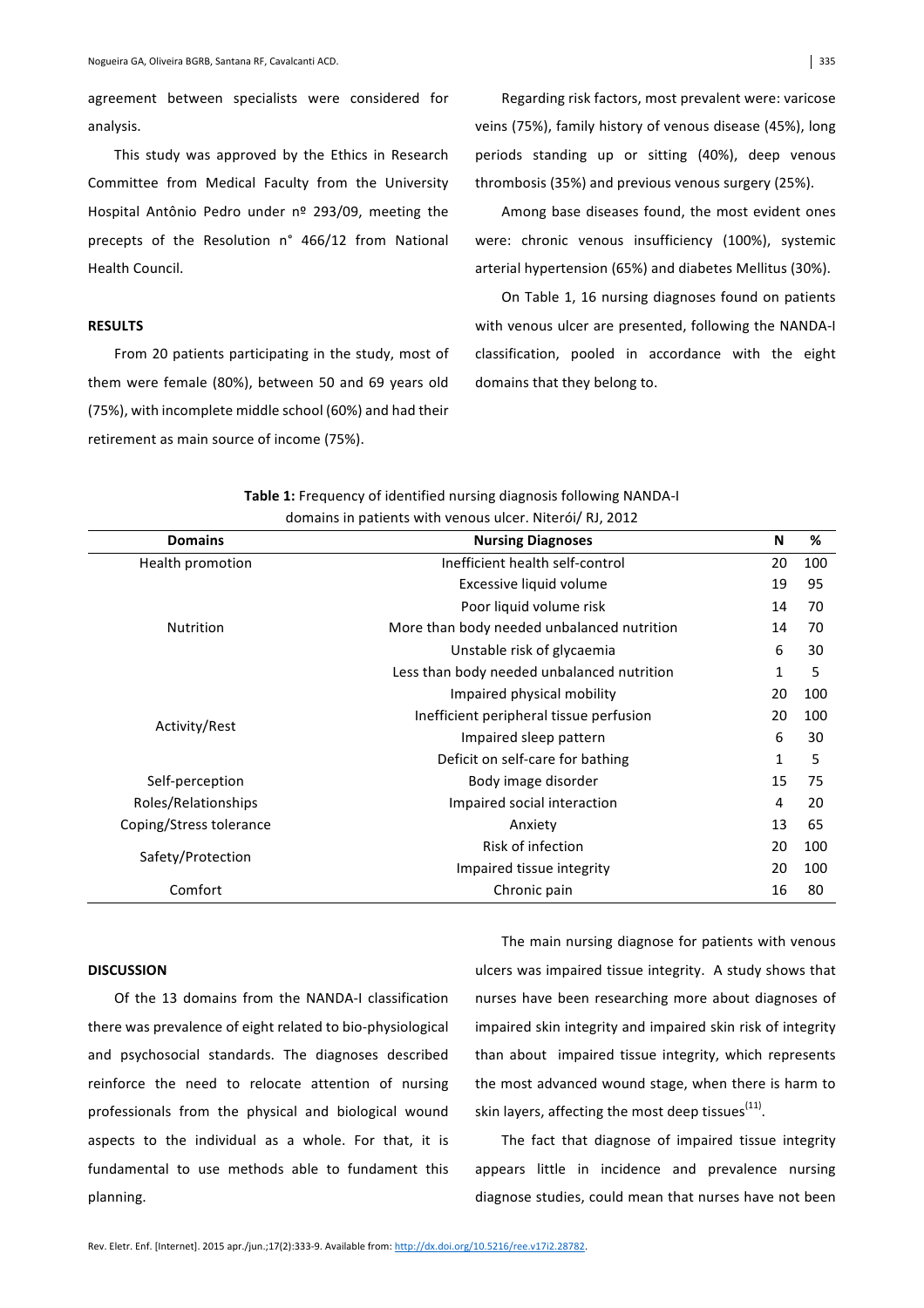identifying this diagnosis in the clinic or that it is being diagnosed mildly and treat as impaired skin integrity<sup>(11)</sup>. New studied of validation and occurrence of these diagnoses have been conducted in Brazil and will bring more complete and updated results<sup> $(7,9)$ </sup>.

In order to stablish distinctions between impaired skin integrity and impaired tissue integrity, those terms were defined from epidermal layers. That is, the patients with lesions affecting fat and muscle tissue were diagnosed as impaired tissue integrity. In a research with 42 patients presenting vasculogenic ulcers, the impaired tissue integrity diagnose was also understood this way<sup>(9)</sup>.

Because they are venous ulcers, the ineffective peripheral tissue perfusion diagnose is relevant for those patients. Inadequate perfusion compromise the whole healing process, once oxygen deficiency stops the collagen synthesis, decreasing cellular proliferation and migration and reduce tissue resistance to infection. Thus, treatment of those ulcers should involve measures to help venous return and decrease edema $(12-13)$ .

Edema, on its turn, was the main clinical characteristic that indicated the presence of excessive liquid volume diagnosis in these patients. In general, it is observed in the perimalleolar region or it extends to the inferior third of the leg and it is frequently associated to chronic venous insufficiency. Measures should be used to control the edema, once it harms blood flow and, with that, slows down the wound healing process while it interferes on oxygenation and nutrition on developing tissues $<sup>(12,14)</sup>$ .</sup>

Two efficient techniques to reduce edema are manual lymphatic drainage, which main action occurs on the superficial lymphatic system, favoring return blood flow, and elastic compression, acting on the micro- as well as macro-circulation of lower limbs, decreasing pathologic reflux during ambulation and increase the ejection volume during muscle activation of calf muscles $^{(12,14)}$ .

Besides that, it is important to highlight that wound patients have higher risk of infection. The establishment of infections on wounds is one of the responsible factors for slowing the healing process. Thus, it is convenient to define that open wounds can be colonized when there is presence of microorganisms on it, without tissue invasion or infected, when microorganisms invade wound tissues, spreading themselves and causing local inflammation reactions(15-16).

Another important diagnosis, arising from the impaired healing process of venous ulcers and its chronicity, is the impaired physical mobility, especially resulting from chronic pain, edema on lower limbs and decreased muscle strength<sup>(10)</sup>.

Wound chronicity associated to base diseases and lack of knowledge of patients related to their pathology are factors that commonly contribute to inefficient health self-control diagnosis, leading to frequent relapses. Thus, besides guiding the patient about venous ulcer care, it is necessary to clarify them about their base disease and needed activities for self-care, and the professional should be attentive for the prevention of new wounds  $appearance$  $(14,17)$ .

The nursing chronic pain diagnosis refers to sensorial and emotional unpleasant experience associated to real or potential tissue lesion, or described in terms of this lesion. It presents sudden or slow start, with light to moderate intensity, constant or recurrent, without an anticipated or predictable end and with duration of more than six months<sup>(6)</sup>. It is one of the main complaints of people with wounds. It is estimated that, in every 10 people with chronic ulcers, sic experience continuous pain or cannot alleviate it<sup>(18)</sup>.

Factors as sleep alteration, impaired mobility, social isolation, economic unbalance, physical and emotional discomfort are commonly associated to chronic pain scenarios<sup>(17,19)</sup>. A significant number of patients with chronic pain diagnosis show that pain should be a frequent focus of attention for the nurse, who needs to be attentive to adequately intervene.

Suffering circumstances experienced by these patients are related to the nursing diagnosis Body image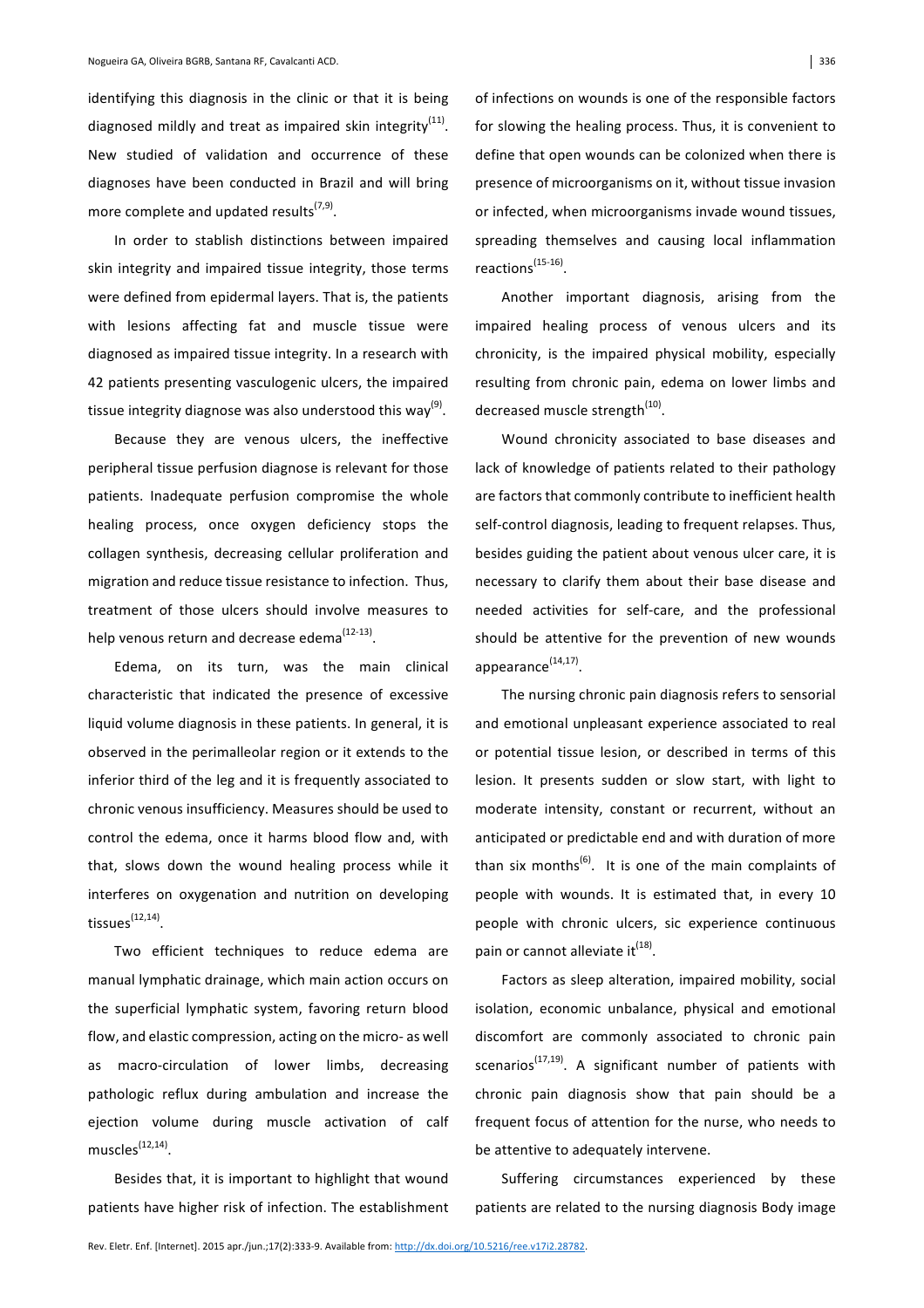disorder that reflects as altered view of their own body. making these patients to avoid social contacts. Consequences of this isolation includes anxiety and depression<sup>(20)</sup>.

In a study conducted with 60 patients where the level of depressive symptoms occurrence was assessed, 90% presented body image disorder, indicating the need to reassess effectiveness of care provided to wound patients. That is, emotional changes should be looked for in these patients, in hospitals as well as in ambulatories, so that it is possible to adequately intervene<sup>(21)</sup>.

Another relevant nursing diagnose in the process of tissue repair that was little identified, was Unbalanced nutrition: less than body needs. This diagnosis is related to the deficient nutrition contribution, when patients ingest less than the body needs. On the other hand, the diagnosis Unbalanced nutrition: more than body needs, was a priority in the sample.

Skin excess and obesity are associated to slow wound healing caused by compromised blood circulation and hypoventilation that reduce oxygen and nutrients perfusion on the tissue<sup>(22)</sup>. Thus, nutritional assessment should be a continuous process to obtain and interpret data to determine better nutrition intervention possibilities for the individual. It is important to consider not only physio-pathological aspects, but also socioeconomic, educational and psycho-emotional factors of the patient with venous ulcer to plan effective actions that can propitiate a better quality of life<sup>(23)</sup>.

The risk of impaired liquid volume diagnosis was identified in patients by skin dryness, as well as by reports of low liquid volume ingested in 24 hours. These findings corroborate with a research developed in the Family Health Strategy at Espírito Santo that observed liquid ingestion lower than the ideal quantity for homeostasis maintenance in 73% of elderly assessed. Hydric ingestion should be taught to these patients, as if favors nutrition absorption, hydration and skin regeneration<sup>(12)</sup>.

The nursing diagnosis Anxiety was identified in patients who reported worrying and anguish sensations during execution of daily activities. This is a coherent finding related to clinical circumstances experienced by these patients, considering disease chronicity and delayed healing that can last for years<sup>(20)</sup>.

In the studied sample, a strict correlation between diagnoses with higher incidence is observed. This means that when investing on resolution/improvement of one diagnosis, an improvement of results in general can be estimated. 

However, the nursing team performs a primordial function when caring for people with venous ulcer with respect to register and adequate identification of nursing diagnoses, which will guide nursing care planning and execution. 

## **CONCLUSION**

When analyzing nursing diagnoses in chronic venous ulcer patients in ambulatory attention, 16 diagnoses were identified and distributed in eight NANDA-I domains. Prevalent diagnoses in all patients were: Impaired tissue integrity, Ineffective peripheral tissue perfusion, Infection risk, Impaired physical mobility and Inefficient health selfcontrol. 

Results from this study revealed the domains Safety/Protection, Activity/Rest and Health promotion as fundamental to guide nursing interventions, as well as to assess results from provided care allowing a safe use of a standard language.

One of the study limitations was the sample size, therefore, we suggest more research to be conducted with a higher number of participants, to test diagnoses accuracy that will guide clinical practice. On the same way, we recommend development of protocols regarding interventions and nursing results in chronic ulcers patients.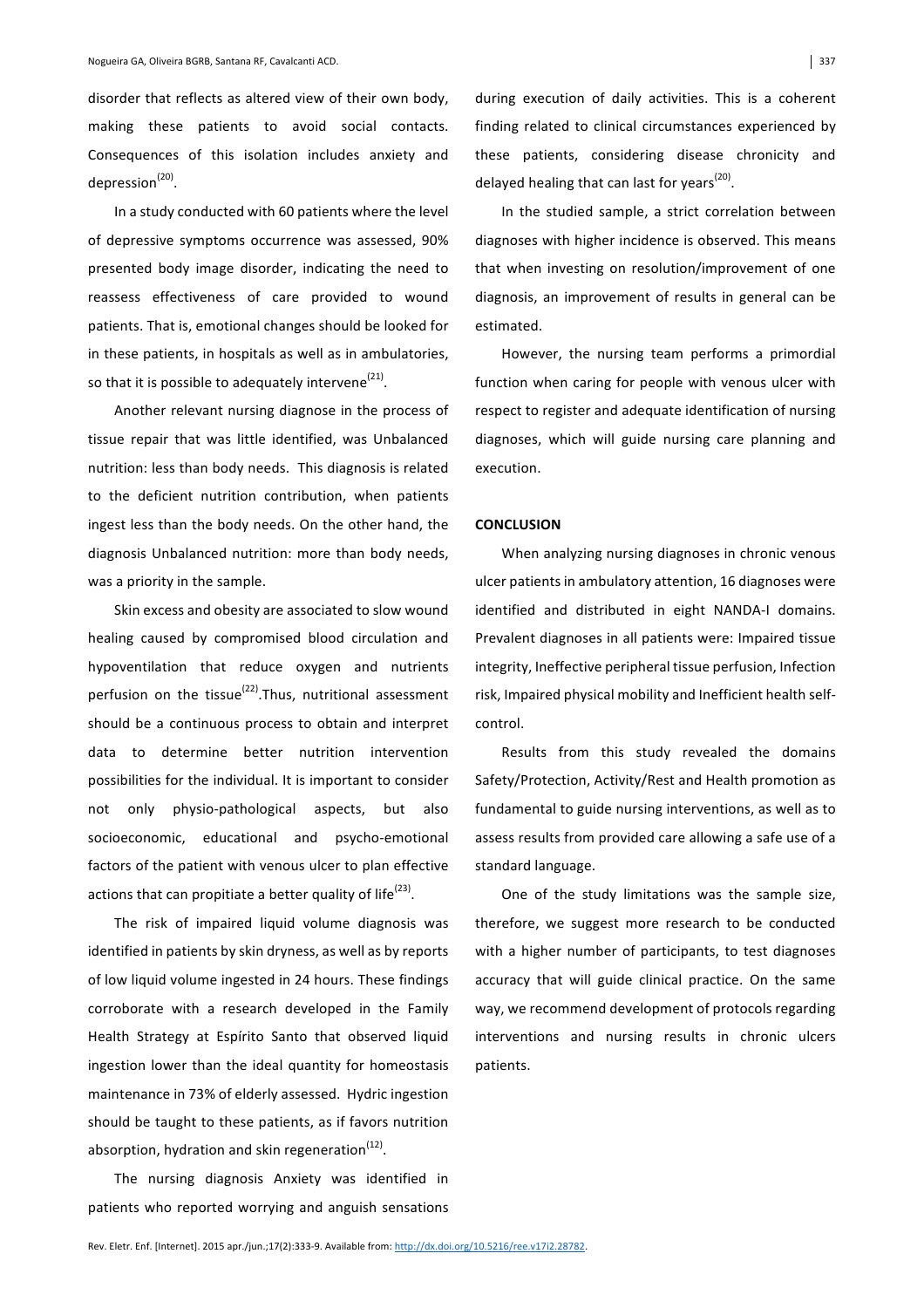### **REFERENCES**

1. Dantas DV, Torres GV, Nóbrega WG, Macedo EAB, Costa IKF, Melo GSM et al. Assistência a portadores de úlceras venosas baseada em protocolos: revisão de literatura em bases de dados eletrônicas. Rev enferm UFPE [internet]. 2010 [cited 2015 mar 20]; 4(esp):1944-950. Available from:

# http://www.revista.ufpe.br/revistaenfermagem/index.php/revi sta/article/viewFile/1481/pdf\_254.

2. Wong WW, Gurtner GC. Tissue engineering for the management of chronic wounds: current concepts and future perspectives. Exp Dermatol. 2012 [cited 2015 mar 19]; 21(10): 729-34. Available from:

## http://onlinelibrary.wiley.com/doi/10.1111/j.1600- 0625.2012.01542.x/epdf.

3. Scotton MF, Miot HA, Abbade LPF. Factors that influence healing of chronic venous leg ulcers: a retrospective cohort. An. Bras. Dermatol. 2014 [cited 2015 mar 19]; 89(3): 414-422. Available from: http://dx.doi.org/10.1590/abd1806-

## 4841.20142687.

4. Kieski G, Turra K. Sistematização da assistência de enfermagem na terapia compressiva: uma possibilidade terapêutica. Revista Eletrônica da Faculdade Evangélica do Paraná. 2012 [cited 2015 mar 21]; 2(4):19-29. Available from: http://www.fepar.edu.br/revistaeletronica/index.php/revfepar /article/view/64/76. 

5. North American Diagnosis Association - NANDA. Diagnósticos de enfermagem da NANDA: definições e classificações 2012-2014. Porto Alegre: Artmed; 2013.

6. Cavalcante AMRZ, Moreira A, Azevedo KB, Lima LR, Coimbra WKAM. Diagnóstico de enfermagem: integridade tissular prejudicada identificado em idosos na Estratégia de Saúde da Família. Rev. Eletr. Enf. [Internet]. 2010 [citedo 2015 mar 25]; 12(4):727-35. Avaiable from:

#### http://www.revistas.ufg.br/index.php/fen/article/view/8425.

7. Malaquias SG, Bachion MM, Nakatani AYK. Risco de integridade da pele prejudicada em idosos hospitalizados. Cogitare. Enferm. [Internet]. 2008 [cited 2015 mar 20]; 13(3):428-36. Avaiable from:

# http://132.248.9.34/hevila/Cogitareenfermagem/2008/vol13/ no3/14.pdf.

8. Malaquias SG, Bachion MM, Martins MA, Nunes CAB, Torres GV, Pereira LV. Integridade tissular prejudicada, fatores relacionados e características definidoras em pessoas com úlceras vasculares. Texto Contexto Enferm [internet]. 2014 [cited 2015 mar 20]; 23(2): 434-42. Available from:

### http://www.redalyc.org/pdf/714/71431352025.pdf.

9. Lima MSFS, Carvalho ESS, Silva EA, Gomes WS, Passos SSS et AL. Diagnósticos de enfermagem evidenciados em mulheres com feridas crônicas. Rev baiana enferm. [Internet]. 2012 [cited 2015 mar 20]; 26(3):585-92. Avaiable from: http://www.portalseer.ufba.br/index.php/enfermagem/article

## /viewArticle/6740.

10. Ribeiro MAS, Lages JSS, Lopes MHBM. Diagnósticos de enfermagem relacionados a pele: definições operacionais. Rev. Latino-Am. Enfermagem. [internet]. 2012 [cited 2015 mar 19];20(5):1-10. Available from:

http://www.scielo.br/pdf/rlae/v20n5/pt\_07.pdf. 

11. Azoubel R, Torres GV, Silva LWS, Gomes FV, Reis LA. Efeitos da terapia física descongestiva na cicatrização de úlceras venosas Rev. Esc. Enf. USP. [internet]. 2010 [cited 2015 mar 21]; 44(4): 1085-92. Available from:

#### http://www.scielo.br/pdf/reeusp/v44n4/33.pdf.

12. Gomes T, Cade NV, Rohr RV, Fejoli MM. Caracterização das lesões crônicas e os fatores associados em moradores de um território de saúde em Vitória, Espírito Santo. Rev. Bras. Pesqui. Saúde [internet]. 2011 [cited 2015 mar 21]; 13(1): 52-57. Available from:

#### http://periodicos.ufes.br/RBPS/article/viewFile/1330/991.

13. Abreu AM, Oliveira BRB, Manarte JJ. Treatment of venous ulcers with an unna boot: a case study. Online Braz J Nurs [Internet]. 2013 [cited 2015 mar 22]; 12 (1): 198-208. Available from: 

## http://www.objnursing.uff.br/index.php/nursing/article/view/ 3845.

14. Santos SLV, Martins MA, Vasconcelos LSNOL, Lima ABM, Malaquas SG, Maria Márcia Bachion MM. Bastonetes gramnegativos em úlceras venosas e implicações para o atendimento de enfermagem na atenção primária. Rev. Eletr. Enf. [internet]. 2014 [cited 2015 mar 21]; 16(2):370-7. Available from: 

#### http://www.fen.ufg.br/fen\_revista/v16/n2/pdf/v16n2a13.pdf.

15. Greer N, Foman N, Dorrian J, Fitzgerald P, Macdonald R, Rutksi I, Wilt Timothy. Advanced wound care therapies for nonhealingdiabetic, venous, and arterial ulcers: a systematic review. Washington: department of veterans affairs [internet]. 2012 [cited 2015 mar 22]. Available from:

#### http://www.ncbi.nlm.nih.gov/pubmedhealth/pmh0054957.

16. Malaquias SG, Bachion MM, Santana SMSC, Dallarmi CCB, Lino Junior RS, Ferreira PS. Pessoas com úlceras vasculogênicas em atendimento ambulatorial de enfermagem: estudo das variáveis clínicas e sociodemográficas. Rev. Esc. Enf. USP [internet]. 2012 [cited 2015 mar 22]; 46(2): 302-10. Available from: http://www.scielo.br/pdf/reeusp/v46n2/a06v46n2.pdf. 

17. Macedo EAB, Oliveira AKA, Melo GSM, Nobrega WG, Costa IKF, Dantas DV, et al. Characterization sociodemographic of patients with venous ulcers treated at a university hospital. Rev enferm UFPE [internet]. 2010 [cited 2015 mar 23]; 4 (spe):1919-963. Available from:

## http://www.revista.ufpe.br/revistaenfermagem/index.php/revi sta/article/viewArticle/1475.

18. Calasans MT, Amaral JB, Carvalho ESS. O manejo da dor em pessoas que vivem com feridas. In: Carvalho ESS, editor. Como cuidar de pessoas com feridas: desafios para prática multiprofissional. Salvador: Atualiza; 2012. p.293-316. 19. Cunha L, Mayrink WC. Influencia da dor crônica na qualidade de vida em idosos. Rev. Dor [internet]. 2011 [cited 2015 mar 23]; 12(2):120- 4. Available from:

#### http://www.scielo.br/pdf/rdor/v12n2/v12n2a08.

20. Waidman MAP, Rocha SC, Correa JL, Brischiliari A, Marcon SS. O cotidiano do indivíduo com ferida crônica e sua saúde mental. Texto Contexto Enferm [internet]. 2011 [cited 2015 mar 23]; 20(4): 691-9. Available from:

http://www.scielo.br/pdf/tce/v20n4/07.pdf.